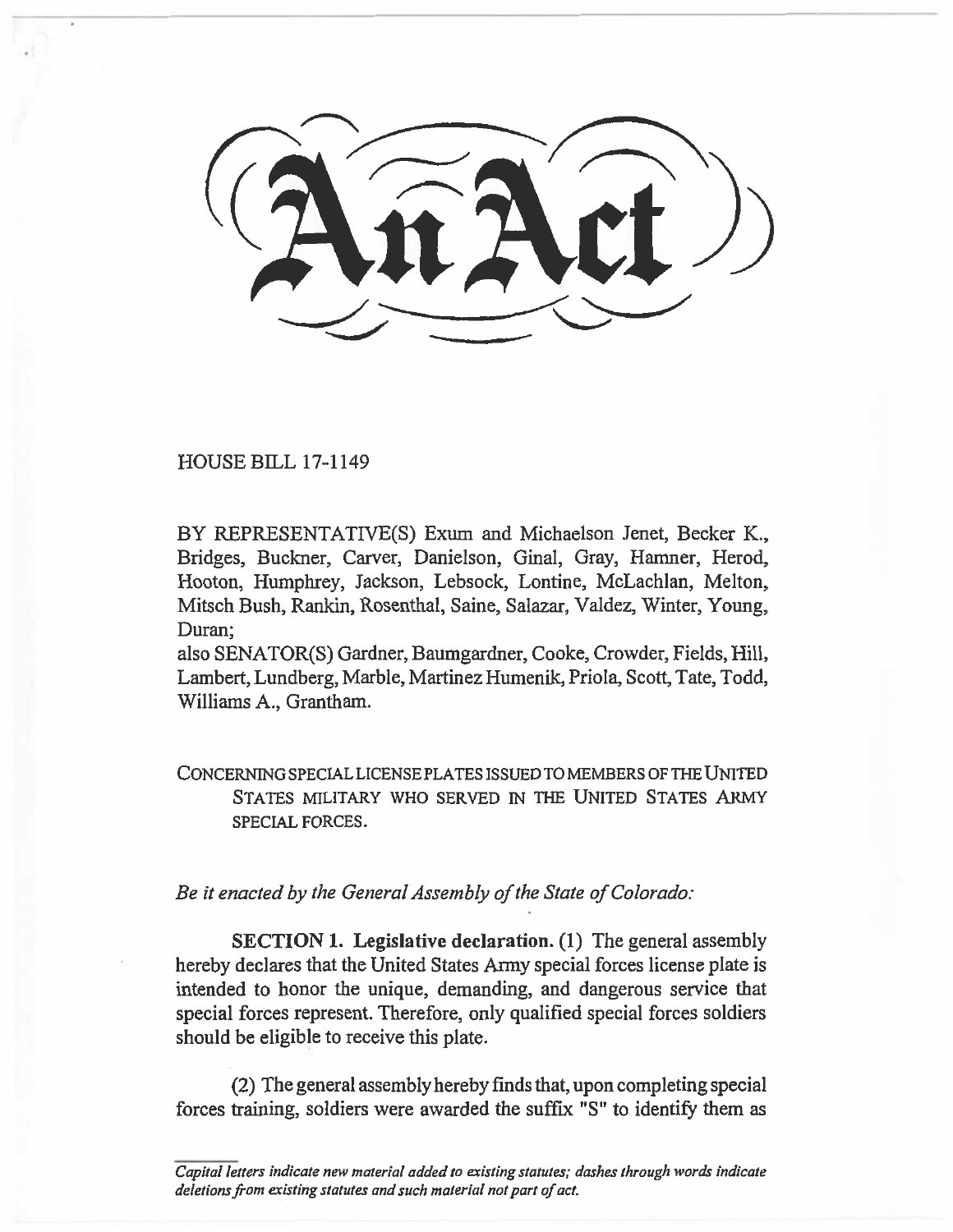qualified special forces. Yet during the past decade, battalion commanders have been giving out the suffix "S" to support soldiers. These soldiers work in areas such as medical support, logistical support, and communications support. This was done to be able to identify them and keep them in the special forces operational community. Because of this change in practice, the suffix "S" no longer denotes qualified special forces soldiers.

**SECTION 2.** In Colorado Revised Statutes, 42-3-213, **amend**   $(18)(b)(II)$  as follows:

**42-3-213. License plates - military veterans - rules - retirement. (18) Honorably discharged, retired veteran, or active member of the United States Army special forces.** (b) Beginning January 1, 2008, a natural person who has received an honorable discharge or is an active or reserve member of the United States Army special forces may use a United States Army special forces license plate. When applying for such a license plate, an applicant shall submit:

(II) Orders or a DD214 form that shows an awarded prefix "3"  $\sigma$ r  $\frac{\text{suffix "S"}}{\text{or a designation of "5G", 18/180 series MOS, special forces tab.}}$ OSS, or UNPIK-8240.

**SECTION 3. Act subject to petition - effective date applicability. (1) This** act takes effect at 12:01 a.m. on the day following the expiration of the ninety-day period after final adjournment of the general assembly (August 9, 2017, if adjournment sine die is on May 10, 2017); except that, if a referendum petition is filed pursuant to section 1 (3) of article V of the state constitution against this act or an item, section, or part of this act within such period, then the act, item, section, or part will not take effect unless approved by the people at the general election to be held in November 2018 and, in such case, will take effect on the date of the official declaration of the vote thereon by the governor.